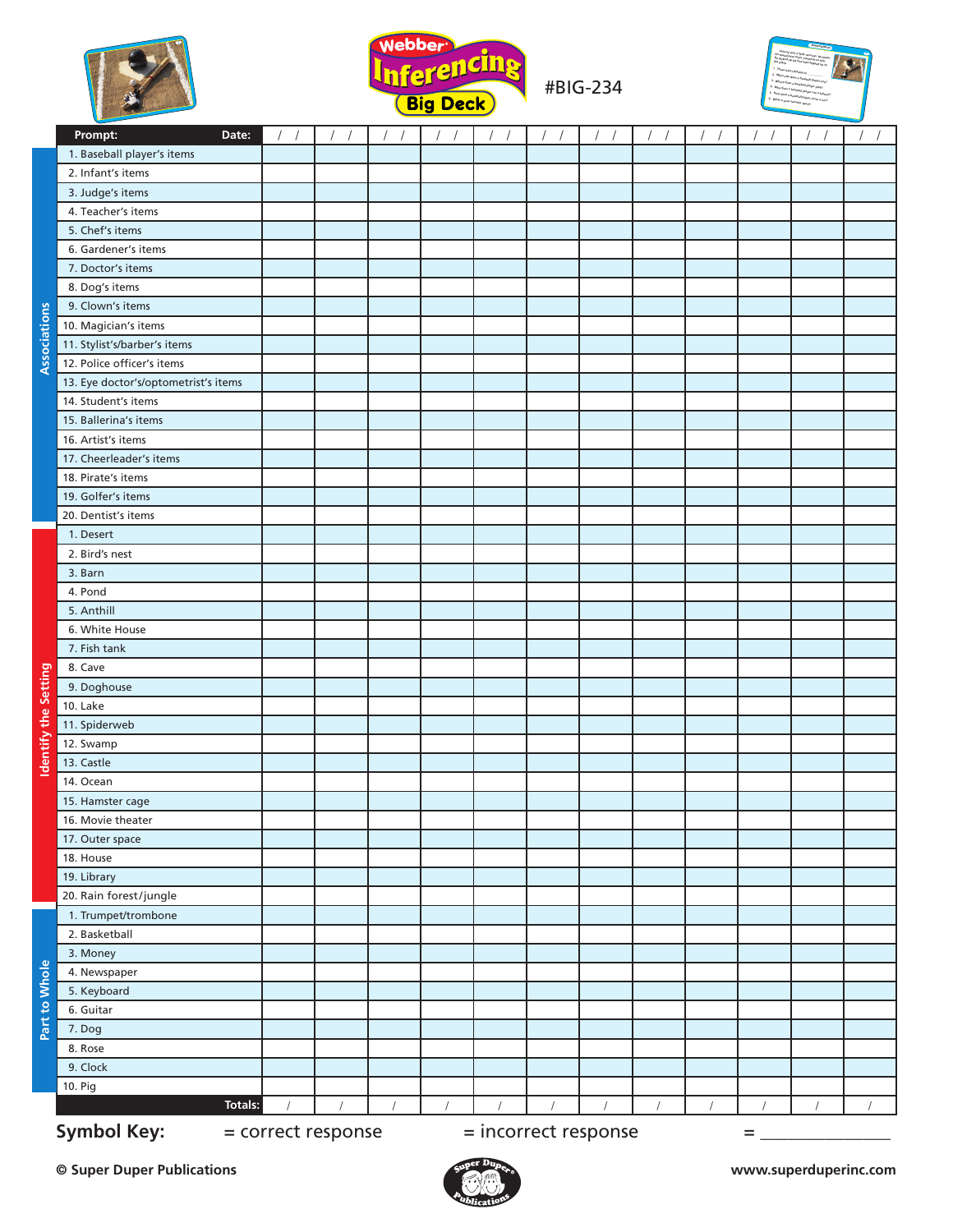



#BIG-234



|                      | Prompt:<br>Date:                                                   | $\sqrt{2}$ | $\sqrt{2}$ | $\sqrt{2}$<br>$\sqrt{ }$ | $\left  \quad \right $ | $\prime$ |  | $\sqrt{ }$<br>$\overline{1}$ | $\sqrt{2}$ |  |
|----------------------|--------------------------------------------------------------------|------------|------------|--------------------------|------------------------|----------|--|------------------------------|------------|--|
| Whole                | 11. Suitcase                                                       |            |            |                          |                        |          |  |                              |            |  |
|                      | 12. Dictionary                                                     |            |            |                          |                        |          |  |                              |            |  |
|                      | 13. Tire                                                           |            |            |                          |                        |          |  |                              |            |  |
|                      | 14. Calendar                                                       |            |            |                          |                        |          |  |                              |            |  |
|                      | 15. Strawberry                                                     |            |            |                          |                        |          |  |                              |            |  |
| $\mathbf{S}$         | 16. Shoes                                                          |            |            |                          |                        |          |  |                              |            |  |
| Part                 | 17. Spaghetti                                                      |            |            |                          |                        |          |  |                              |            |  |
|                      | 18. Jeans                                                          |            |            |                          |                        |          |  |                              |            |  |
|                      | 19. Car                                                            |            |            |                          |                        |          |  |                              |            |  |
|                      | 20. Bread                                                          |            |            |                          |                        |          |  |                              |            |  |
|                      | 1. Children at a birthday party                                    |            |            |                          |                        |          |  |                              |            |  |
|                      | 2. Diving into the pool                                            |            |            |                          |                        |          |  |                              |            |  |
|                      | 3. Woman sleeping in bed                                           |            |            |                          |                        |          |  |                              |            |  |
|                      | 4. Kitten reaching for a block                                     |            |            |                          |                        |          |  |                              |            |  |
|                      | 5. Girl with flowers                                               |            |            |                          |                        |          |  |                              |            |  |
|                      | 6. Getting on the school bus                                       |            |            |                          |                        |          |  |                              |            |  |
|                      | 7. Woman reading the newspaper                                     |            |            |                          |                        |          |  |                              |            |  |
|                      | 8. Starting a race                                                 |            |            |                          |                        |          |  |                              |            |  |
|                      | 9. Woman setting up dominoes                                       |            |            |                          |                        |          |  |                              |            |  |
| <b>Predicting</b>    | 10. Duck sitting on her eggs                                       |            |            |                          |                        |          |  |                              |            |  |
|                      | 11. Boy at New Year's Eve party                                    |            |            |                          |                        |          |  |                              |            |  |
|                      | 12. Mother and daughter playing tennis                             |            |            |                          |                        |          |  |                              |            |  |
|                      | 13. Dog with leash                                                 |            |            |                          |                        |          |  |                              |            |  |
|                      | 14. Man and woman getting married                                  |            |            |                          |                        |          |  |                              |            |  |
|                      | 15. Children doing homework                                        |            |            |                          |                        |          |  |                              |            |  |
|                      | 16. Boy fishing with his dad                                       |            |            |                          |                        |          |  |                              |            |  |
|                      | 17. Playing a game                                                 |            |            |                          |                        |          |  |                              |            |  |
|                      | 18. Building a snowman                                             |            |            |                          |                        |          |  |                              |            |  |
|                      | 19. Girl brushing her teeth                                        |            |            |                          |                        |          |  |                              |            |  |
|                      | 20. Woman doing laundry                                            |            |            |                          |                        |          |  |                              |            |  |
|                      | 1. Mother comforting girl                                          |            |            |                          |                        |          |  |                              |            |  |
|                      | 2. Man getting a ticket                                            |            |            |                          |                        |          |  |                              |            |  |
|                      | 3. Surfboard tumbling in the waves                                 |            |            |                          |                        |          |  |                              |            |  |
|                      | 4. Woman sweeping the floor                                        |            |            |                          |                        |          |  |                              |            |  |
|                      | 5. Dog covered in paint                                            |            |            |                          |                        |          |  |                              |            |  |
|                      | 6. Women pushing shopping carts                                    |            |            |                          |                        |          |  |                              |            |  |
|                      | 7. Father and son cheering                                         |            |            |                          |                        |          |  |                              |            |  |
|                      | 8. Ice cream on the the ground                                     |            |            |                          |                        |          |  |                              |            |  |
|                      | 9. Boy receiving a bad grade                                       |            |            |                          |                        |          |  |                              |            |  |
| <b>What Happened</b> | 10. Wet dog in a towel                                             |            |            |                          |                        |          |  |                              |            |  |
|                      | 11. Girl wearing a butterfly costume                               |            |            |                          |                        |          |  |                              |            |  |
|                      | 12. Boy with a broken arm                                          |            |            |                          |                        |          |  |                              |            |  |
|                      | 13. Girl holding a diploma<br>14. Basketball team holding a trophy |            |            |                          |                        |          |  |                              |            |  |
|                      |                                                                    |            |            |                          |                        |          |  |                              |            |  |
|                      | 15. Girl holding a paper heart<br>16. Woman looking at a plant     |            |            |                          |                        |          |  |                              |            |  |
|                      | 17. Boy with a broken vase                                         |            |            |                          |                        |          |  |                              |            |  |
|                      | 18. Woman holding a key                                            |            |            |                          |                        |          |  |                              |            |  |
|                      | 19. Boys wrapped in towels                                         |            |            |                          |                        |          |  |                              |            |  |
|                      | 20. Man carrying a gas can                                         |            |            |                          |                        |          |  |                              |            |  |
|                      | <b>Totals:</b>                                                     |            |            |                          |                        |          |  |                              |            |  |

## Symbol Key:<br>© Super Duper

**Symbol Key:** = correct response = incorrect response = \_\_\_\_\_\_\_\_\_\_\_\_\_\_